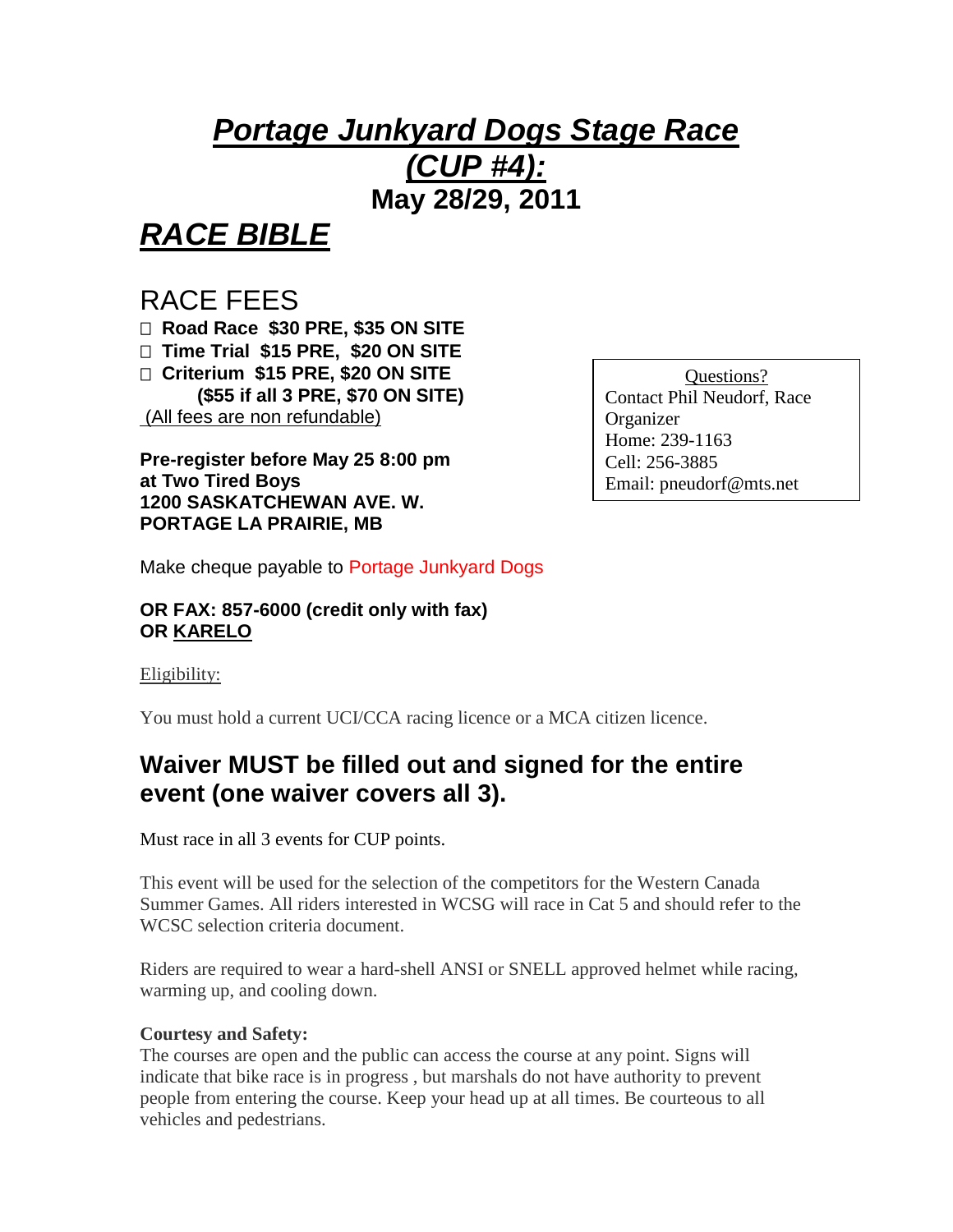#### **Junior Gear Registration:**

Junior gear restriction of 7.93meters will be enforced for all stages. All riders 18 years of age or younger will be required to comply with this requirement either through proper gearing (52x14) or blocking off gearing on cassette. Junior Gear Restriction will be checked the "roll-out" method (aka "junior roll-out" before the start of each stage by one of the race commissaires. It is the athlete's responsibility to make sure their bicycle is compliant with the junior gear restriction.

# **Saturday, May 28**

1) Road Race

## **Location: Notre Dame de Lourdes, Manitoba Provincial Highway 244 South**

Registration/Sign in 7:00-8:30 AM at Notre Dame Motors (close to start line), 150 Hwy 244 South. Pre-registered racers must sign in at this time.

Parking and washrooms available on site (be sure to thank the owners!)

Race starts at 9:00 AM



Route: 21.5km each way (A to B). 1 lap = 43 km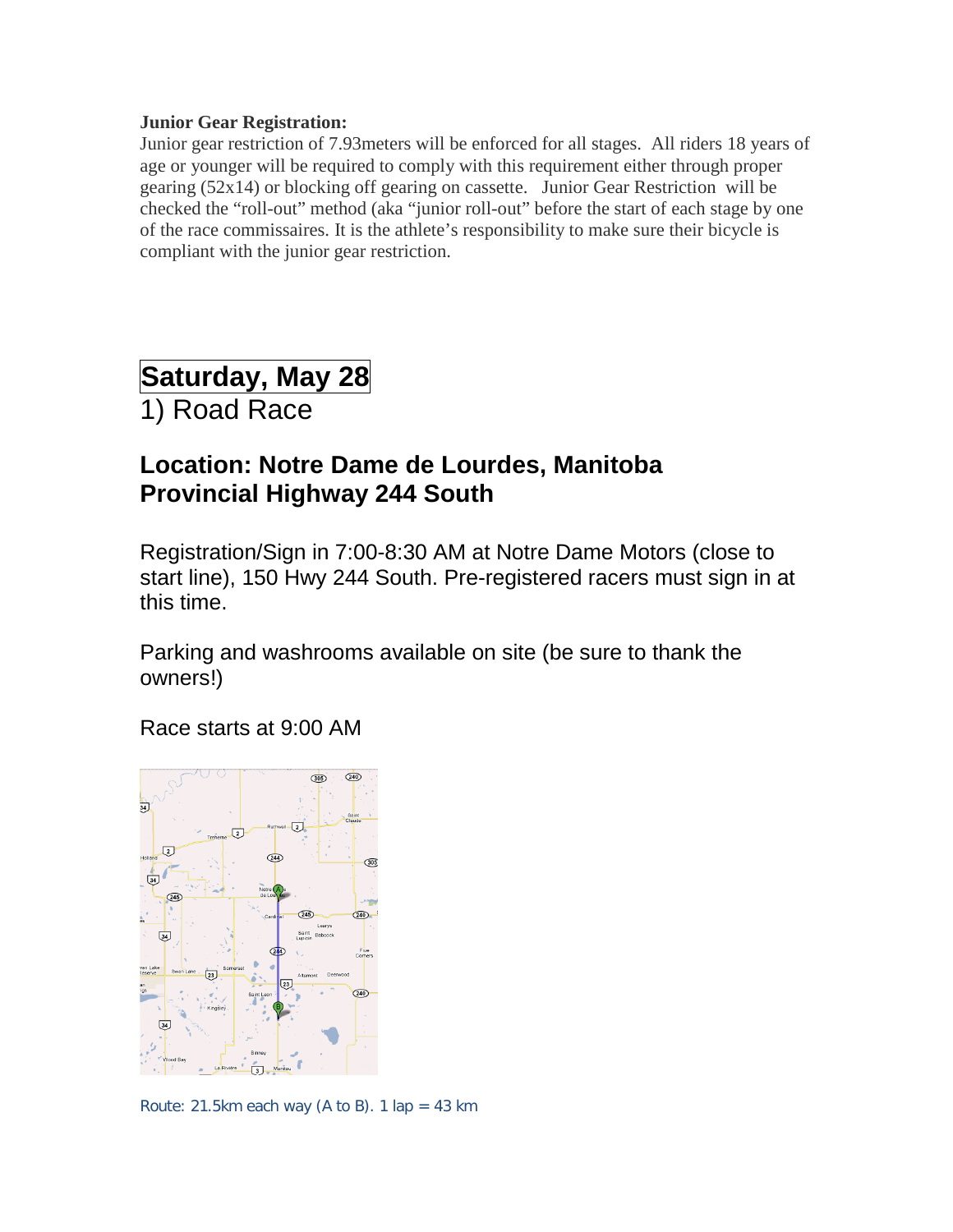Race Profile –  $\frac{1}{2}$  lap (A to B)



Cat  $3 - 3$  laps = 129 km

 $Cat 4 & 5 - 2$  laps = 86km

(Note: Category 5 includes Citizen, Under 17 and younger)

There will be a wheel exchange vehicle on the course following the racers for each race (1 for Cat 3 and 1 for Cat 4  $&5$ ).

There will be a designated Feedzone with location announced at the registration site.

#### Race Notes:

Riders are not to cross the centre yellow line. Riders may be disqualified at the discretion of the commissaire.

# **Sunday, May 29**

## 2) Time Trial - location updated **Hwy 240 South of City of Portage la Prairie**

(PR 240 North for 2 km)

Registration/Sign in 8:00-9:30 AM at Gainsborough Hall. Preregistered racers must sign in at this time. Parking available on site.

#### Race starts at 10:00 AM



Time Trial Route:

Hwy 240 south starting at Gainsborough Hall and proceeding South to turn around points.

24 Km for Cat 3 and 4 (A to C to A)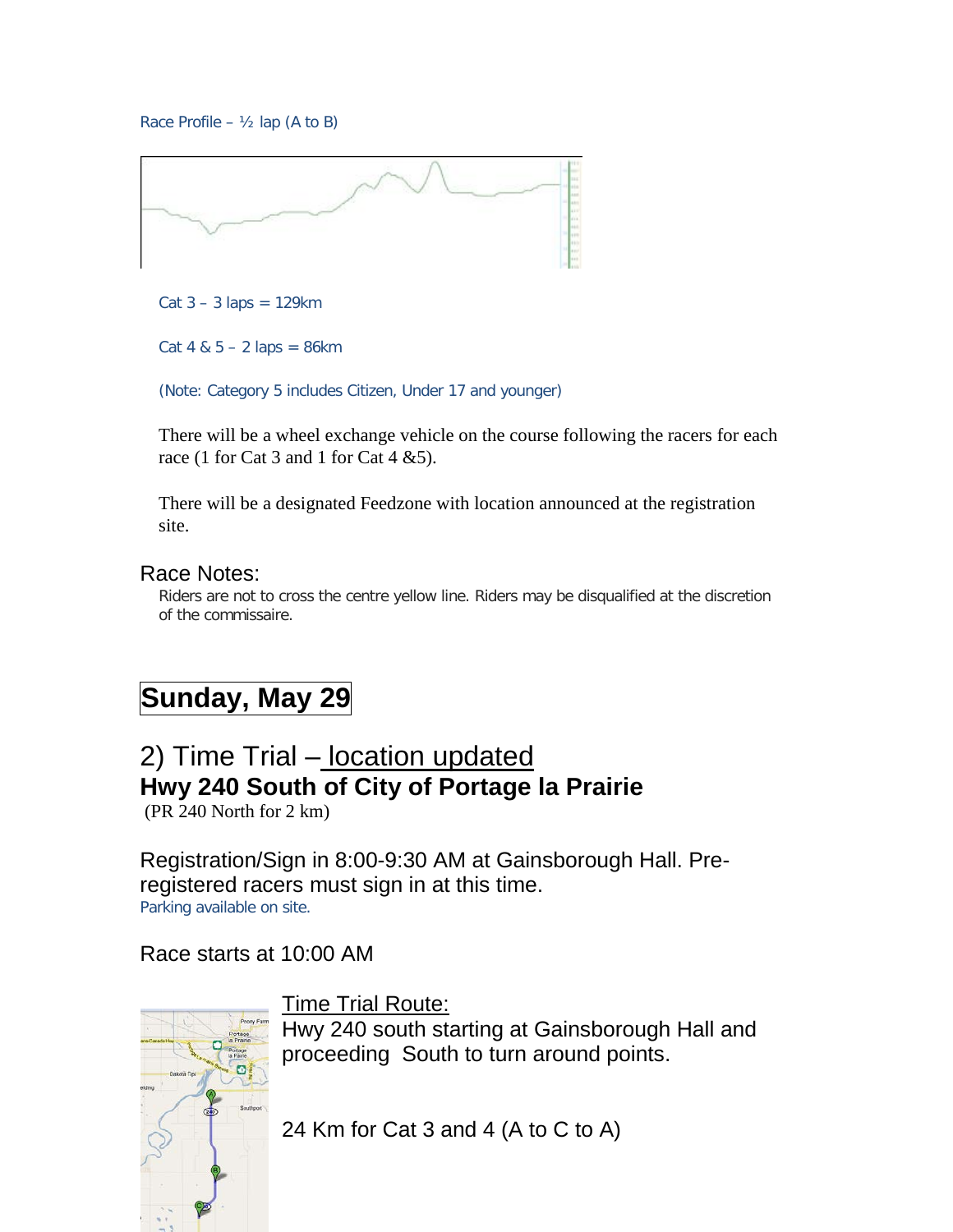### 17 KM for Citizen, Cat 5, Under 17 and younger (A to B to A)

1 finishing timer for all.

#### Race Notes:

UCI rules in affect.

No drafting.

Times will be assigned at registration. Your assigned time starts whether you exit at start time or not.

## 3) Criterium **Location: Keeshkeemaquah Conference Centre, Portage la Prairie, Manitoba**

Parking is available on the Keeshkeemaquah Conference Centre Parking Lot

#### Race Details:

1.7 KM loop starting at parking lot of Keeshkeemaquah Conference Centre and proceeding clockwise to Cottonwood Drive and Crescent



Road West.

Registration/Sign in starts at 2:00 and closes 15 minutes prior to race time. Pre-registered racers must sign in at this time.

- Race Start:
	- CAT  $5 3:00$  PM, 30 mins  $+ 3$  laps CAT 4 - 3:45 PM 40 mins + 3 laps  $CAT 3 - 4:45 PM, 50 Mins + 3 laps$

Race Notes: Category 5 includes Citizen, Under 17 and younger